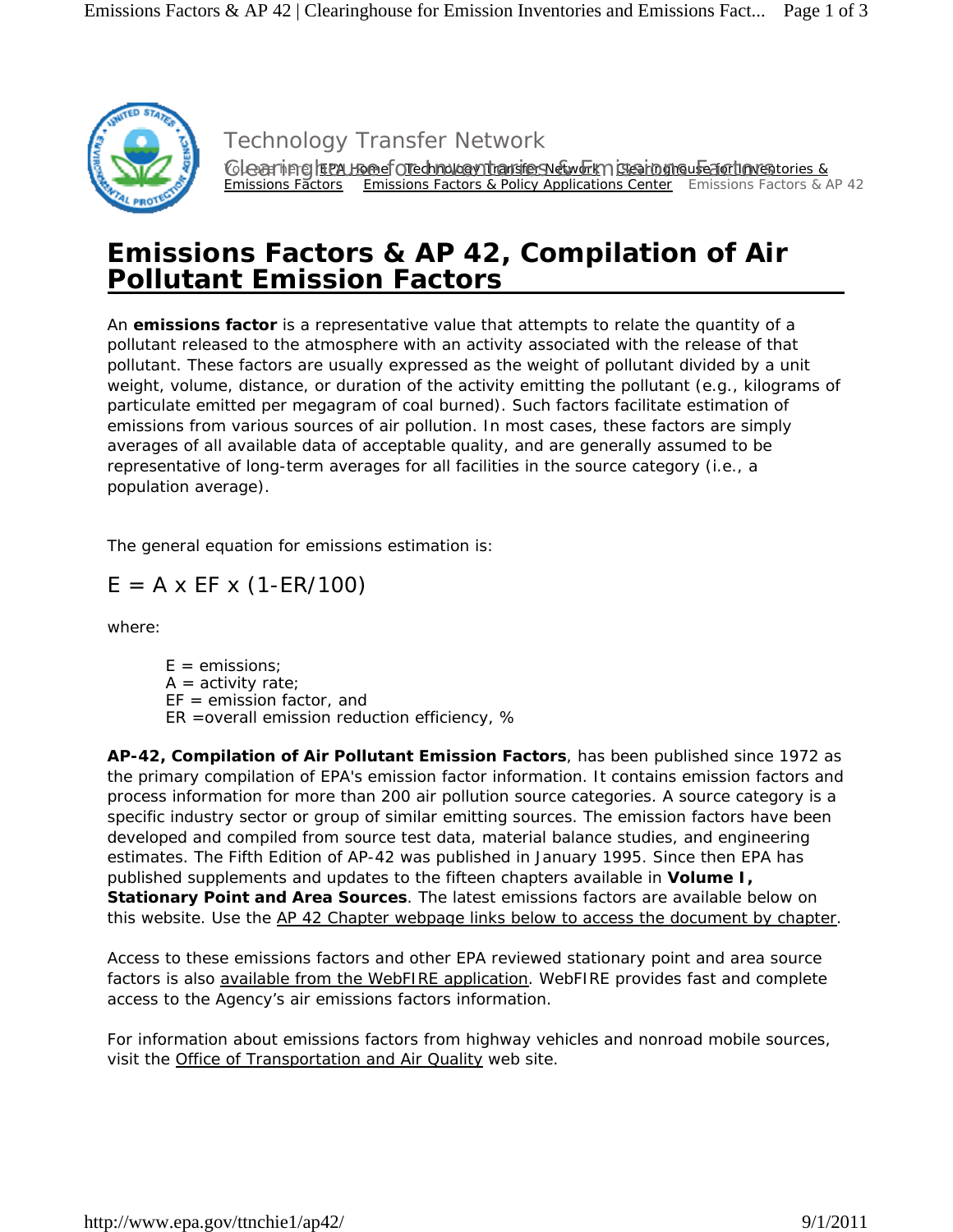#### **AP 42, Fifth Edition**  *Compilation of Air Pollutant Emission Factors, Volume 1: Stationary Point and Area Sources*

# **Proposed and final rules related to emissions factors**

**October 14, 2009** - The Emissions Factors Program Improvements - Advanced notice of proposed rulemaking is available on the www.regulations.gov website  $\exp i$  parameters, and the EPA's OAR and Policy Guidance Recent Additons webpage (PDF 290K). The comment period ended December 14, 2009.

#### **AP 42 FAQs**

Answers to frequently asked questions about AP 42

#### **Drafts**

Draft Sections Under Review

#### **AP 42 listing of supplements and updates.**

Supplements A through F (1996 - 2000) Updates 2001 to present

#### **Older editions of AP-42, Volume 1**

This information is available for historical purposes only. For the most recent emissions factors, supported by the EPA, please see the table of contents below.

## **Emissions Factors Procedures**

Procedures for the Development of Emissions Factors from Stationary Sources. This page includes both the existing procedures and the review draft for the proposed new procedures.

**Table of Contents, AP 42, Volume I, Fifth Edition**

| Cover page<br>and Contents | Cover page, detailed Table of Contents, Publications in Series, Insertion<br>Instructions, and Key Word Index (PDF 128K). This is current through the<br>Fifth Edition, Supplement C of AP 42. For sections and chapters added<br>after November 1997, see the chapter web pages below. |
|----------------------------|-----------------------------------------------------------------------------------------------------------------------------------------------------------------------------------------------------------------------------------------------------------------------------------------|
| Introduction               | <b>Introduction to AP 42, Volume I, Fifth Edition</b> - January 1995 (PDF<br>40K)                                                                                                                                                                                                       |
| Chapter 1                  | <b>External Combustion Sources</b>                                                                                                                                                                                                                                                      |
| Chapter 2                  | <b>Solid Waste Disposal</b>                                                                                                                                                                                                                                                             |
| Chapter 3                  | <b>Stationary Internal Combustion Sources</b>                                                                                                                                                                                                                                           |
| Chapter 4                  | <b>Evaporation Loss Sources</b>                                                                                                                                                                                                                                                         |
| Chapter 5                  | <b>Petroleum Industry</b>                                                                                                                                                                                                                                                               |
| Chapter 6                  | <b>Organic Chemical Process Industry</b>                                                                                                                                                                                                                                                |
| Chapter 7                  | <b>Liquid Storage Tanks</b>                                                                                                                                                                                                                                                             |
| Chapter 8                  | <b>Inorganic Chemical Industry</b>                                                                                                                                                                                                                                                      |
| Chapter 9                  | <b>Food and Agricultural Industries</b>                                                                                                                                                                                                                                                 |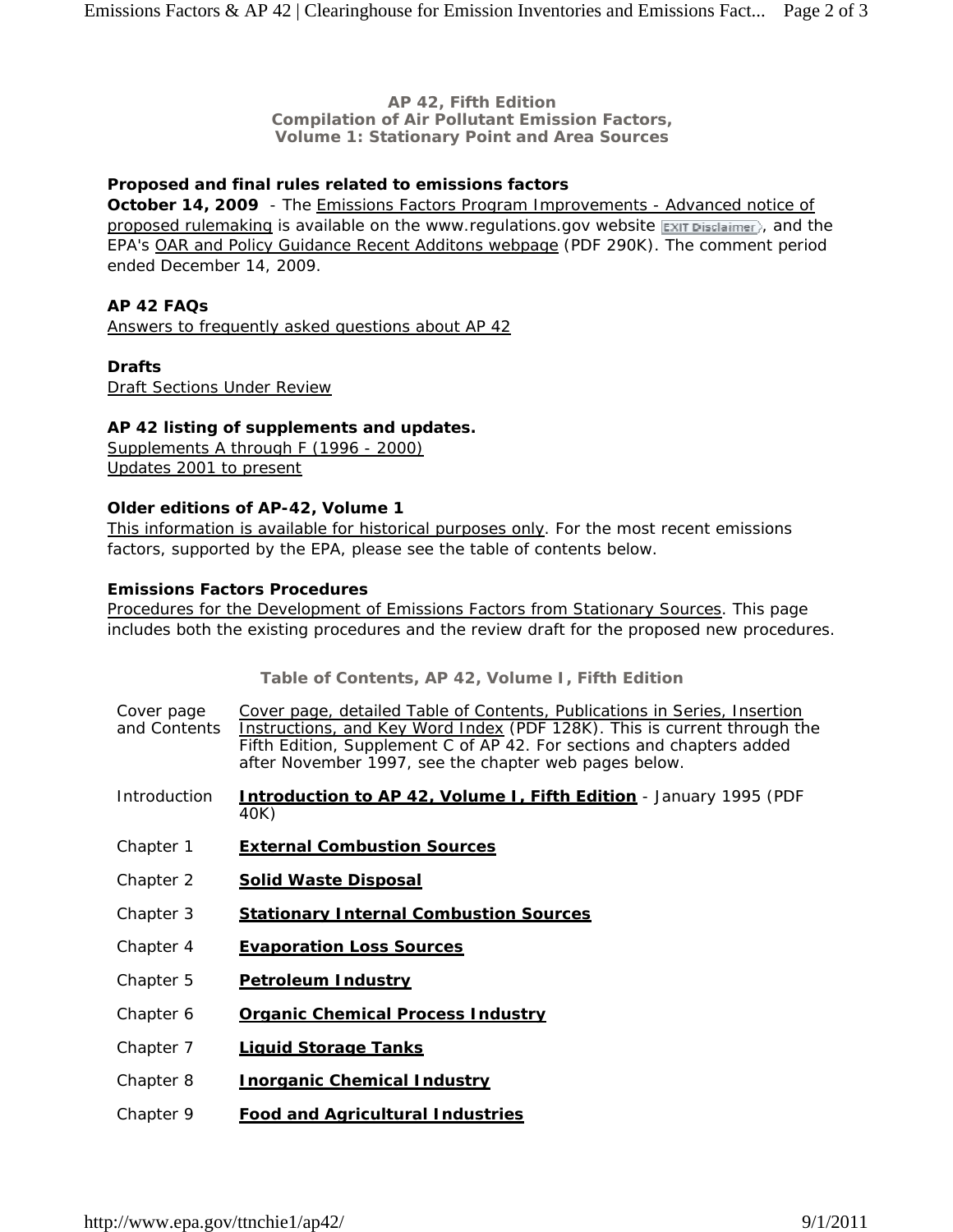| Chapter 10                  | <b>Wood Products Industry</b>                                 | http://www.epa.gov/ttnchie1/ap42/                               |  |  |
|-----------------------------|---------------------------------------------------------------|-----------------------------------------------------------------|--|--|
| Chapter 11                  | <b>Mineral Products Industry</b>                              | Last updated on Tuesday, February 08, 2011                      |  |  |
| Chapter 12                  | <b>Metallurgical Industry</b>                                 |                                                                 |  |  |
| Chapter 13                  | <b>Miscellaneous Sources</b>                                  |                                                                 |  |  |
| Chapter 14                  | <b>Greenhouse Gas Biogenic Sources</b>                        |                                                                 |  |  |
| Chapter 15                  | <b>Ordnance Detonation</b>                                    |                                                                 |  |  |
| Appendix A                  | 103K)                                                         | Miscellaneous Data & Conversion Factors -- September 1985 (PDF  |  |  |
| Appendix B.1                | Selected Sources -- October 1986 (PDF 2M)                     | Particle Size Distribution Data and Sized Emission Factors for  |  |  |
| Appendix B.2                | 137K)                                                         | Generalized Particle Size Distributions -- September 1996 (PDF  |  |  |
| Appendix C.1                | (PDF 65K)                                                     | Procedures for Sampling Surface/Bulk Dust Loading -- July 1993  |  |  |
| Appendix C.2                | <b>Samples</b> -- July 1993 (PDF 42K)                         | Procedures for Laboratory Analysis of Surface/Bulk Dust Loading |  |  |
|                             | <b>Draft Sections Under Review</b>                            |                                                                 |  |  |
|                             | After the comment period, can I use a draft section? (TXT 1K) |                                                                 |  |  |
| Chapter &<br><b>Section</b> | <b>Description</b>                                            | <b>Comments Requested by:</b>                                   |  |  |
| Chapter 15                  | <b>Ordnance Detonation</b>                                    | December 7, 2009                                                |  |  |
| Section 4.12                | <b>Manufacture of Rubber</b><br><b>Products</b>               | February 2, 2009                                                |  |  |
| Section 2.4                 | <b>Municipal Solid Waste</b><br><b>Landfills</b>              | May 5, 2009                                                     |  |  |

*For current information on AP 42 updates and the activities of the Measurement Policy Group, you can subscribe to the CHIEF Listserv.*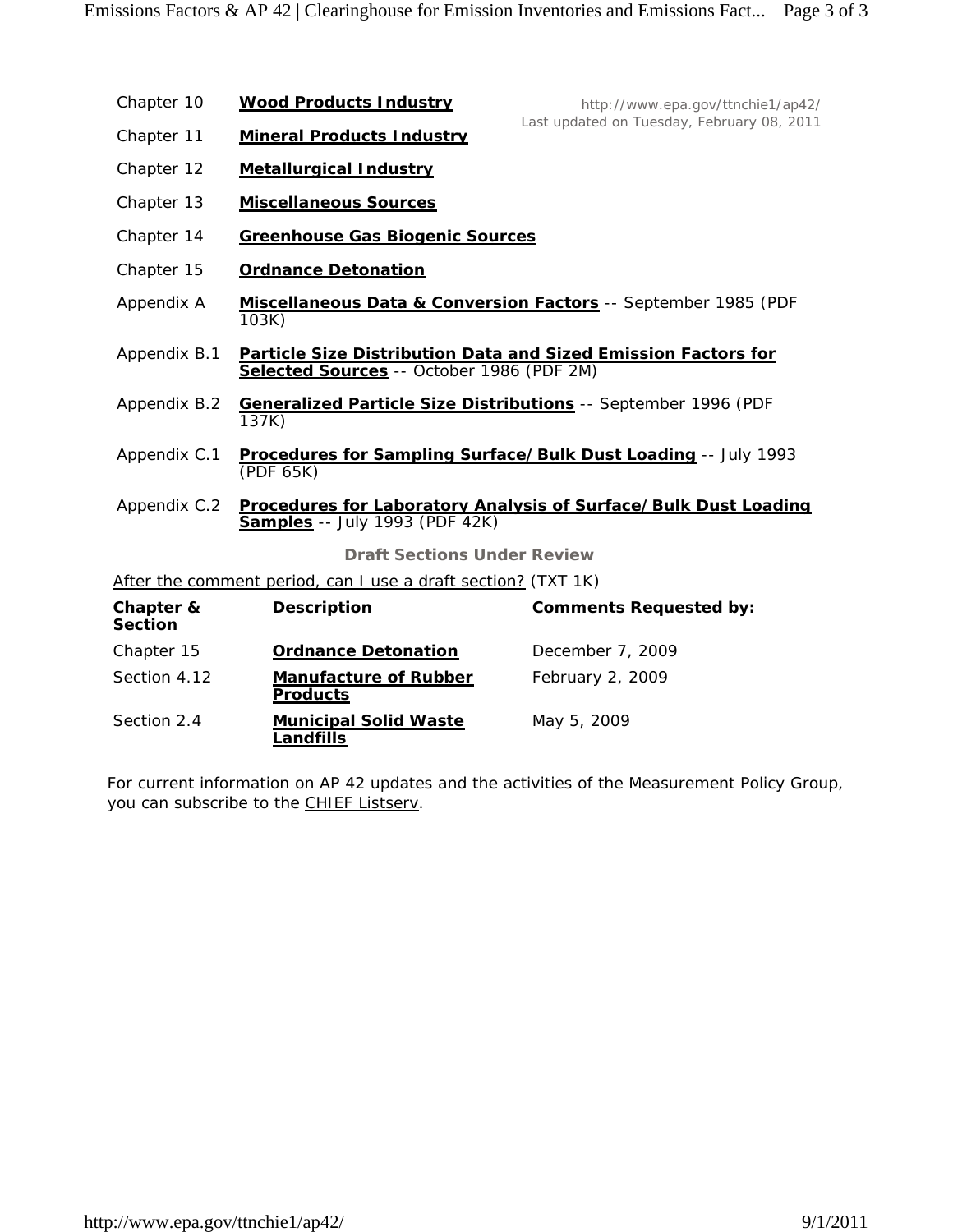#### **13.2.5 Industrial Wind Erosion**

# 13.2.5.1 General<sup>1-3</sup>

Dust emissions may be generated by wind erosion of open aggregate storage piles and exposed areas within an industrial facility. These sources typically are characterized by nonhomogeneous surfaces impregnated with nonerodible elements (particles larger than approximately 1 centimeter [cm] in diameter). Field testing of coal piles and other exposed materials using a portable wind tunnel has shown that (a) threshold wind speeds exceed 5 meters per second  $(m/s)$  (11 miles per hour [mph]) at 15 cm above the surface or 10 m/s (22 mph) at 7 m above the surface, and (b) particulate emission rates tend to decay rapidly (half-life of a few minutes) during an erosion event. In other words, these aggregate material surfaces are characterized by finite availability of erodible material (mass/area) referred to as the erosion potential. Any natural crusting of the surface binds the erodible material, thereby reducing the erosion potential.

#### 13.2.5.2 Emissions And Correction Parameters

If typical values for threshold wind speed at 15 cm are corrected to typical wind sensor height (7 - 10 m), the resulting values exceed the upper extremes of hourly mean wind speeds observed in most areas of the country. In other words, mean atmospheric wind speeds are not sufficient to sustain wind erosion from flat surfaces of the type tested. However, wind gusts may quickly deplete a substantial portion of the erosion potential. Because erosion potential has been found to increase rapidly with increasing wind speed, estimated emissions should be related to the gusts of highest magnitude.

The routinely measured meteorological variable that best reflects the magnitude of wind gusts is the fastest mile. This quantity represents the wind speed corresponding to the whole mile of wind movement that has passed by the 1 mile contact anemometer in the least amount of time. Daily measurements of the fastest mile are presented in the monthly Local Climatological Data (LCD) summaries. The duration of the fastest mile, typically about 2 minutes (for a fastest mile of 30 mph), matches well with the half-life of the erosion process, which ranges between 1 and 4 minutes. It should be noted, however, that peak winds can significantly exceed the daily fastest mile.

The wind speed profile in the surface boundary layer is found to follow a logarithmic distribution:

$$
u(z) = \frac{u *}{0.4} \quad \ln \frac{z}{z_0} \qquad (z > z_0)
$$
 (1)

where:

 $u =$  wind speed, cm/s

- $u^*$  = friction velocity, cm/s
- $z =$  height above test surface, cm
- $z_0$  = roughness height, cm
- 0.4 = von Karman's constant, dimensionless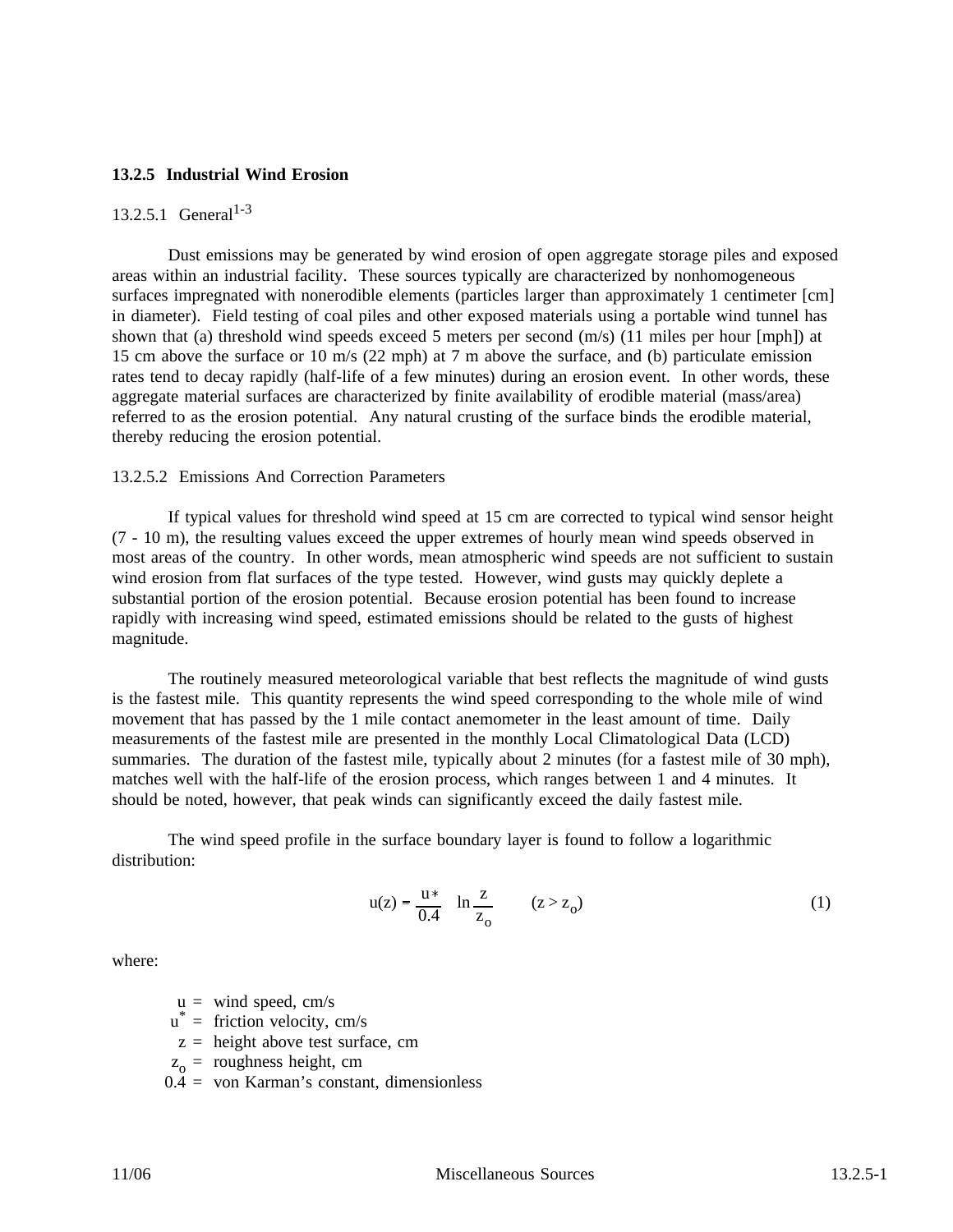The friction velocity  $(u^*)$  is a measure of wind shear stress on the erodible surface, as determined from the slope of the logarithmic velocity profile. The roughness height  $(z_0)$  is a measure of the roughness of the exposed surface as determined from the y intercept of the velocity profile, i. e., the height at which the wind speed is zero. These parameters are illustrated in Figure 13.2.5-1 for a roughness height of 0.1 cm.



Figure 13.2.5-1. Illustration of logarithmic velocity profile.

Emissions generated by wind erosion are also dependent on the frequency of disturbance of the erodible surface because each time that a surface is disturbed, its erosion potential is restored. A disturbance is defined as an action that results in the exposure of fresh surface material. On a storage pile, this would occur whenever aggregate material is either added to or removed from the old surface. A disturbance of an exposed area may also result from the turning of surface material to a depth exceeding the size of the largest pieces of material present.

#### 13.2.5.3 Predictive Emission Factor Equation<sup>4</sup>

The emission factor for wind-generated particulate emissions from mixtures of erodible and nonerodible surface material subject to disturbance may be expressed in units of grams per square meter  $(g/m^2)$  per year as follows:

Emission factor = 
$$
k \sum_{i=1}^{N} P_i
$$
 (2)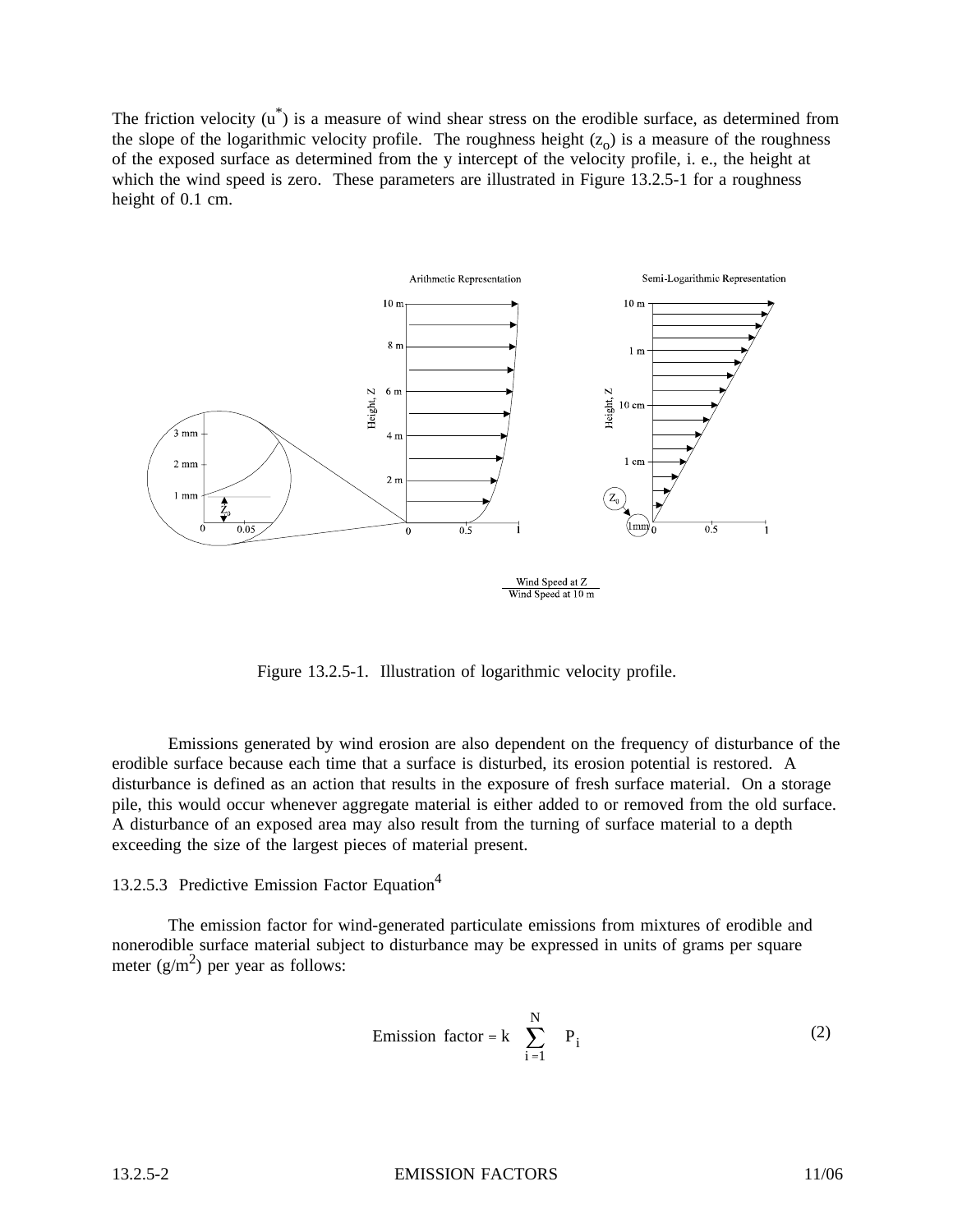where:

- $k =$  particle size multiplier
- $N =$  number of disturbances per year
- $P_i$  = erosion potential corresponding to the observed (or probable) fastest mile of wind for the ith period between disturbances,  $g/m<sup>2</sup>$

The particle size multiplier (k) for Equation 2 varies with aerodynamic particle size, as follows:

| Aerodynamic Particle Size Multipliers For Equation 2 |  |  |  |  |  |  |  |
|------------------------------------------------------|--|--|--|--|--|--|--|
| $30 \mu m$<br>$<$ 2.5 µm<br>$<$ 10 µm<br>$<$ 15 µm   |  |  |  |  |  |  |  |
| $0.075^{\rm a}$<br>J.6                               |  |  |  |  |  |  |  |

a<br>Multiplier for < 2.5 um taken from Reference 11.

This distribution of particle size within the under 30 micrometer  $(\mu m)$  fraction is comparable to the distributions reported for other fugitive dust sources where wind speed is a factor. This is illustrated, for example, in the distributions for batch and continuous drop operations encompassing a number of test aggregate materials (see Section 13.2.4).

In calculating emission factors, each area of an erodible surface that is subject to a different frequency of disturbance should be treated separately. For a surface disturbed daily,  $N = 365$  per year, and for a surface disturbance once every 6 months,  $N = 2$  per year.

The erosion potential function for a dry, exposed surface is:

$$
P = 58 (u* - ut*)2 + 25 (u* - ut*)
$$
  
\n
$$
P = 0 \text{ for } u* \le ut*
$$
\n(3)

where:

 $u^*$  = friction velocity (m/s)  $u_t$  = threshold friction velocity (m/s)

Because of the nonlinear form of the erosion potential function, each erosion event must be treated separately.

Equations 2 and 3 apply only to dry, exposed materials with limited erosion potential. The resulting calculation is valid only for a time period as long or longer than the period between disturbances. Calculated emissions represent intermittent events and should not be input directly into dispersion models that assume steady-state emission rates.

For uncrusted surfaces, the threshold friction velocity is best estimated from the dry aggregate structure of the soil. A simple hand sieving test of surface soil can be used to determine the mode of the surface aggregate size distribution by inspection of relative sieve catch amounts, following the procedure described below.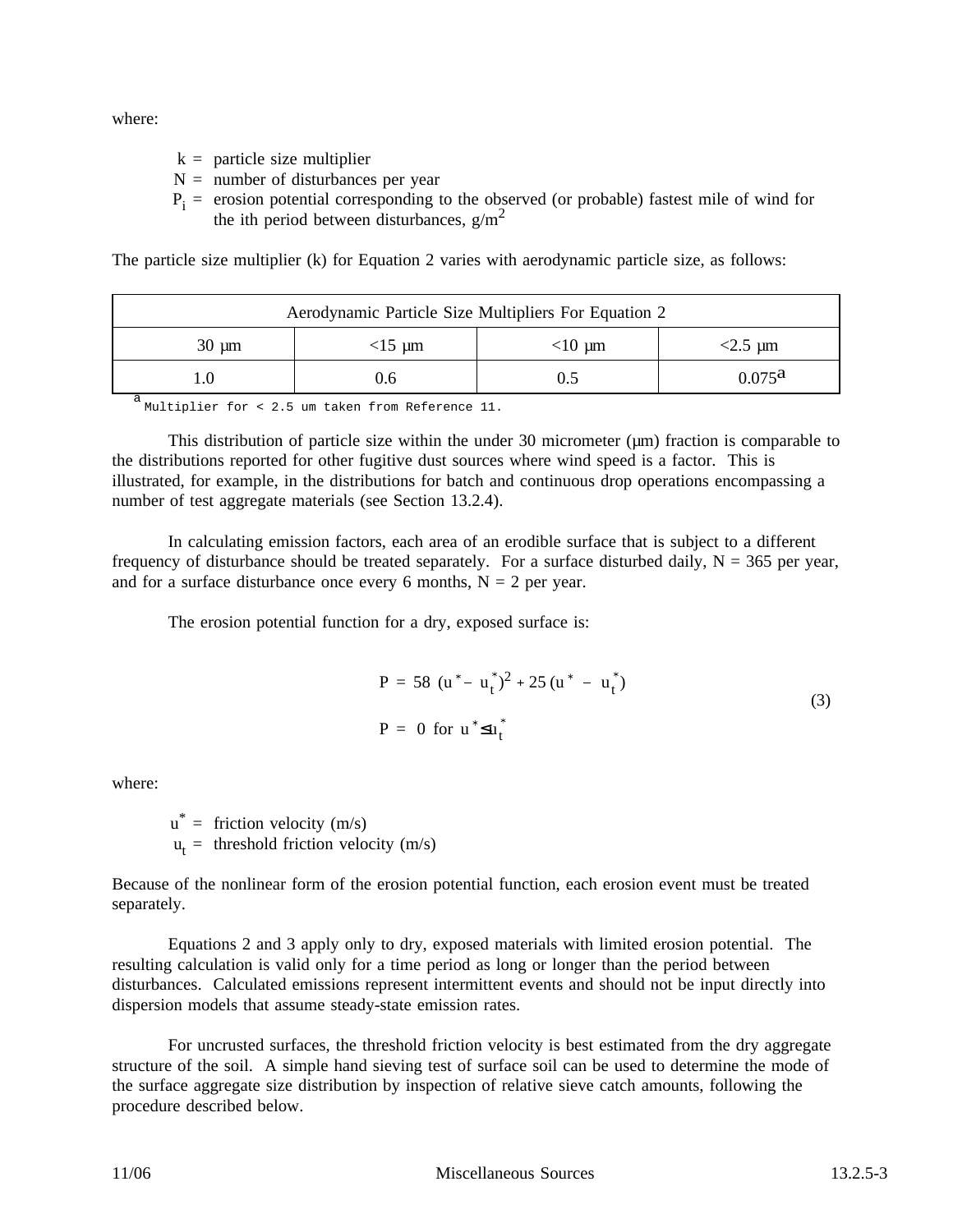## FIELD PROCEDURE FOR DETERMINATION OF THRESHOLD FRICTION VELOCITY (from a 1952 laboratory procedure published by W. S. Chepil):

- 1. Prepare a nest of sieves with the following openings: 4 mm, 2 mm, 1 mm, 0.5 mm, and 0.25 mm. Place a collector pan below the bottom (0.25 mm) sieve.
- 2. Collect a sample representing the surface layer of loose particles (approximately 1 cm in depth, for an encrusted surface), removing any rocks larger than about 1 cm in average physical diameter. The area to be sampled should be not less than 30 cm by 30 cm.
- 3. Pour the sample into the top sieve (4-mm opening), and place a lid on the top.
- 4. Move the covered sieve/pan unit by hand, using a broad circular arm motion in the horizontal plane. Complete 20 circular movements at a speed just necessary to achieve some relative horizontal motion between the sieve and the particles.
- 5. Inspect the relative quantities of catch within each sieve, and determine where the mode in the aggregate size distribution lies, i. e., between the opening size of the sieve with the largest catch and the opening size of the next largest sieve.
- 6. Determine the threshold friction velocity from Table 13.2.5-1.

The results of the sieving can be interpreted using Table 13.2.5-1. Alternatively, the threshold friction velocity for erosion can be determined from the mode of the aggregate size distribution using the graphical relationship described by Gillette.<sup>5-6</sup> If the surface material contains nonerodible elements that are too large to include in the sieving (i. e., greater than about 1 cm in diameter), the effect of the elements must be taken into account by increasing the threshold friction velocity.<sup>10</sup>

| Tyler Sieve No. | Opening (mm) | Midpoint (mm) | $u_t^*$ (cm/s) |
|-----------------|--------------|---------------|----------------|
|                 | 4            |               |                |
| 9               | 2            | 3             | 100            |
| 16              |              | 1.5           | 76             |
| 32              | 0.5          | 0.75          | 58             |
| 60              | 0.25         | 0.375         | 43             |

#### Table 13.2.5-1 (Metric Units). FIELD PROCEDURE FOR DETERMINATION OF THRESHOLD FRICTION VELOCITY

Threshold friction velocities for several surface types have been determined by field measurements with a portable wind tunnel. These values are presented in Table 13.2.5-2.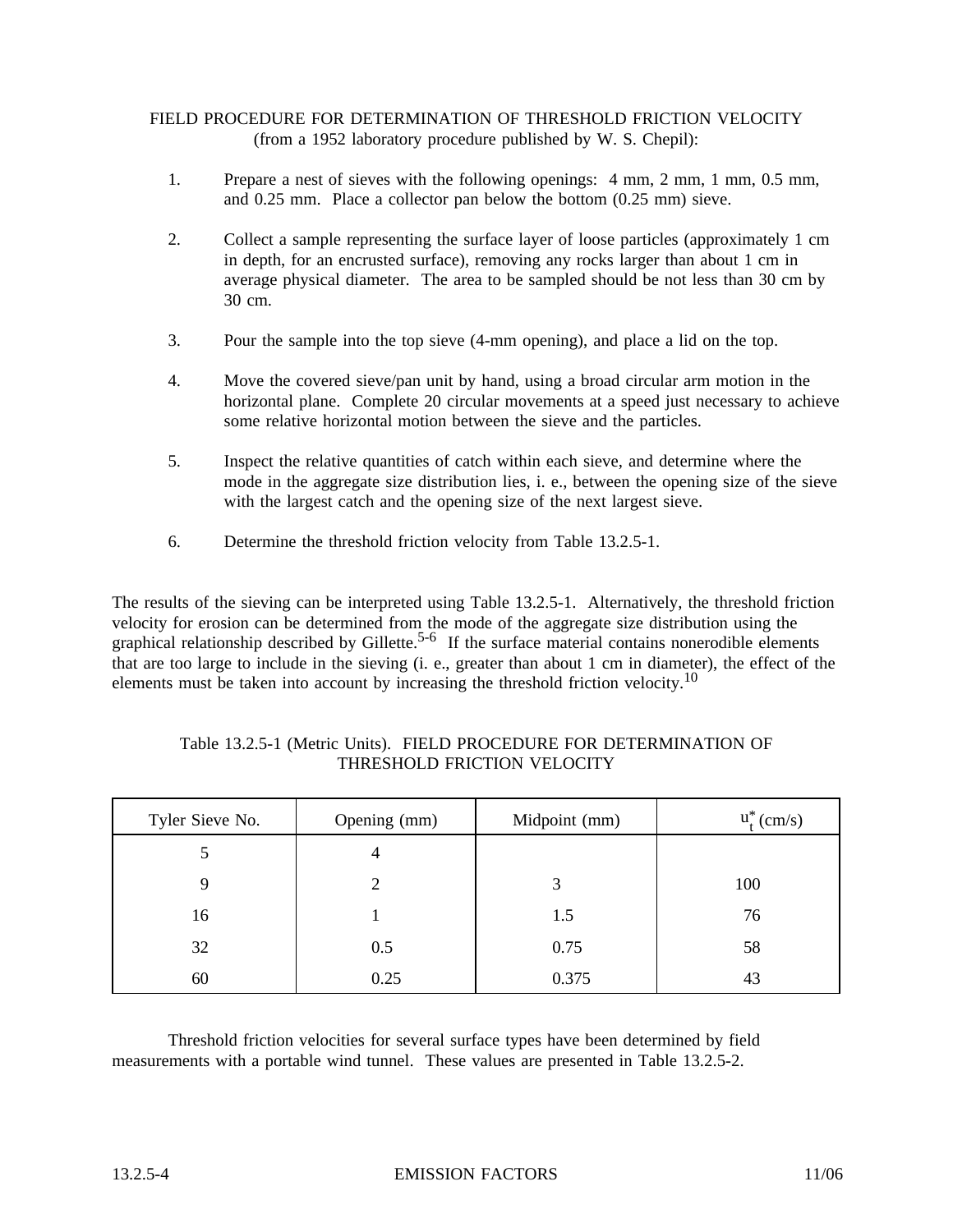|                                              | Threshold<br>Friction |                          | Threshold Wind Velocity At<br>$10 \text{ m}$ (m/s) |                |  |
|----------------------------------------------|-----------------------|--------------------------|----------------------------------------------------|----------------|--|
| Material                                     | Velocity<br>(m/s)     | Roughness<br>Height (cm) | $z_0 = Act$                                        | $z_0 = 0.5$ cm |  |
| Overburden <sup>a</sup>                      | 1.02                  | 0.3                      | 21                                                 | 19             |  |
| Scoria (roadbed material) <sup>a</sup>       | 1.33                  | 0.3                      | 27                                                 | 25             |  |
| Ground coal (surrounding)<br>coal pile $)^a$ | 0.55                  | 0.01                     | 16                                                 | 10             |  |
| Uncrusted coal pile <sup>a</sup>             | 1.12                  | 0.3                      | 23                                                 | 21             |  |
| Scraper tracks on coal pile <sup>a,b</sup>   | 0.62                  | 0.06                     | 15                                                 | 12             |  |
| Fine coal dust on concrete pad <sup>c</sup>  | 0.54                  | 0.2                      | 11                                                 | 10             |  |

Table 13.2.5-2 (Metric Units). THRESHOLD FRICTION VELOCITIES

<sup>a</sup> Western surface coal mine. Reference 2.<br> $\frac{b}{c}$  Lightly crusted.

 $\frac{c}{c}$  Eastern power plant. Reference 3.

The fastest mile of wind for the periods between disturbances may be obtained from the monthly LCD summaries for the nearest reporting weather station that is representative of the site in question.<sup>7</sup> These summaries report actual fastest mile values for each day of a given month. Because the erosion potential is a highly nonlinear function of the fastest mile, mean values of the fastest mile are inappropriate. The anemometer heights of reporting weather stations are found in Reference 8, and should be corrected to a 10-m reference height using Equation 1.

To convert the fastest mile of wind  $(u<sup>+</sup>)$  from a reference anemometer height of 10 m to the equivalent friction velocity (u\*), the logarithmic wind speed profile may be used to yield the following equation:

$$
u^* = 0.053 u_{10}^+
$$
 (4)

where:

 $u^*$  = friction velocity (m/s)

 $u_{10}^{+}$  = fastest mile of reference anemometer for period between disturbances (m/s)

This assumes a typical roughness height of 0.5 cm for open terrain. Equation 4 is restricted to large relatively flat piles or exposed areas with little penetration into the surface wind layer.

If the pile significantly penetrates the surface wind layer (i. e., with a height-to-base ratio exceeding 0.2), it is necessary to divide the pile area into subareas representing different degrees of exposure to wind. The results of physical modeling show that the frontal face of an elevated pile is exposed to wind speeds of the same order as the approach wind speed at the top of the pile.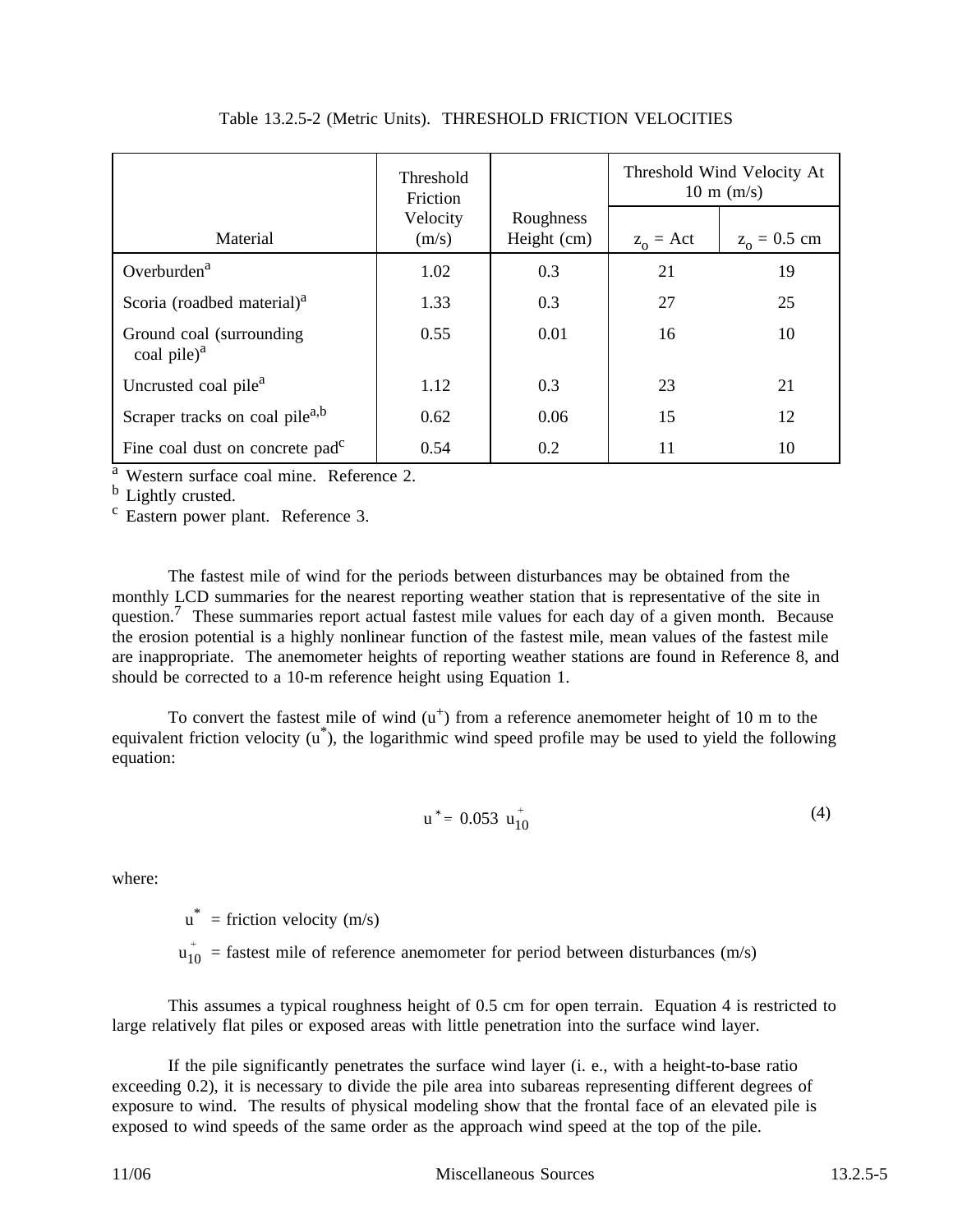For 2 representative pile shapes (conical and oval with flattop, 37-degree side slope), the ratios of surface wind speed  $(u<sub>s</sub>)$  to approach wind speed  $(u<sub>r</sub>)$  have been derived from wind tunnel studies.<sup>9</sup> The results are shown in Figure 13.2.5-2 corresponding to an actual pile height of 11 m, a reference (upwind) anemometer height of 10 m, and a pile surface roughness height  $(z_0)$  of 0.5 cm. The measured surface winds correspond to a height of 25 cm above the surface. The area fraction within each contour pair is specified in Table 13.2.5-3.

|                  | Percent Of Pile Surface Area |                |                     |                |  |  |  |  |
|------------------|------------------------------|----------------|---------------------|----------------|--|--|--|--|
| Pile Subarea     | Pile A                       | Pile B1        | Pile B <sub>2</sub> | Pile B3        |  |  |  |  |
| 0.2a             | 5                            | 5              | 3                   | 3              |  |  |  |  |
| 0.2 <sub>b</sub> | 35                           | $\overline{2}$ | 28                  | 25             |  |  |  |  |
| 0.2c             | NA                           | 29             | NA                  | NA             |  |  |  |  |
| 0.6a             | 48                           | 26             | 29                  | 28             |  |  |  |  |
| 0.6 <sub>b</sub> | NA                           | 24             | 22                  | 26             |  |  |  |  |
| 0.9              | 12                           | 14             | 15                  | 14             |  |  |  |  |
| 1.1              | NA                           | NA             | 3                   | $\overline{4}$ |  |  |  |  |

Table 13.2.5-3. SUBAREA DISTRIBUTION FOR REGIMES OF  $u_s/u_r^{-a}$ 

 $A^a$  NA = not applicable.

The profiles of  $u_s/u_r$  in Figure 13.2.5-2 can be used to estimate the surface friction velocity distribution around similarly shaped piles, using the following procedure:

1. Correct the fastest mile value  $(u<sup>+</sup>)$  for the period of interest from the anemometer height (z) to a reference height of 10 m  $\mathbf{u}_{10}^+$  using a variation of Equation 1:

$$
u_{10}^{+} = u^{+} \frac{\ln (10/0.005)}{\ln (z/0.005)}
$$
 (5)

where a typical roughness height of 0.5 cm (0.005 m) has been assumed. If a sitespecific roughness height is available, it should be used.

2. Use the appropriate part of Figure 13.2.5-2 based on the pile shape and orientation to the fastest mile of wind, to obtain the corresponding surface wind speed distribution  $(u_s^{\dagger})$ 

$$
u_s^+ = \frac{(u_s)}{u_r} \qquad u_{10}^+ \tag{6}
$$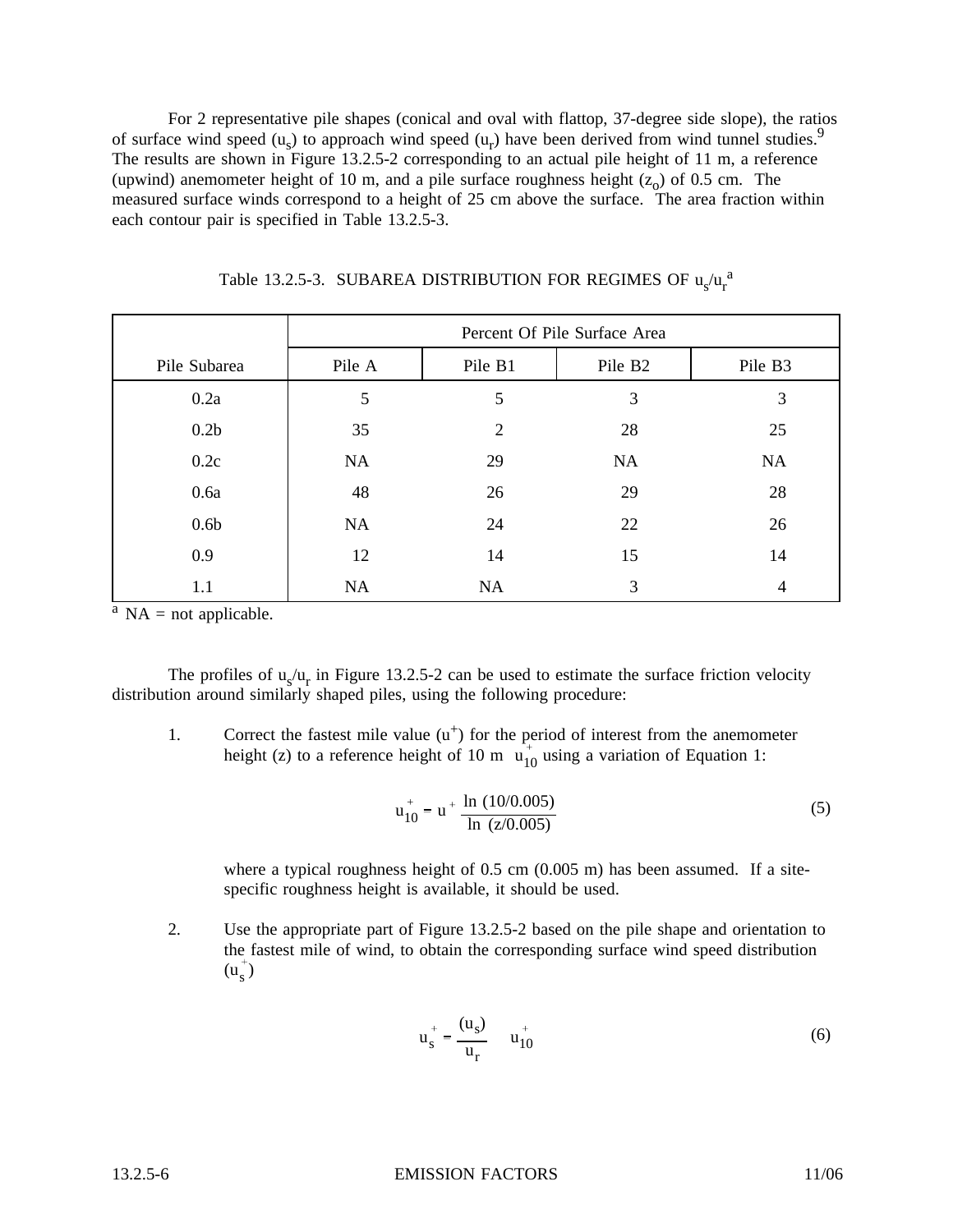



Figure 13.2.5-2. Contours of normalized surface windspeeds,  $u_s/u_r$ .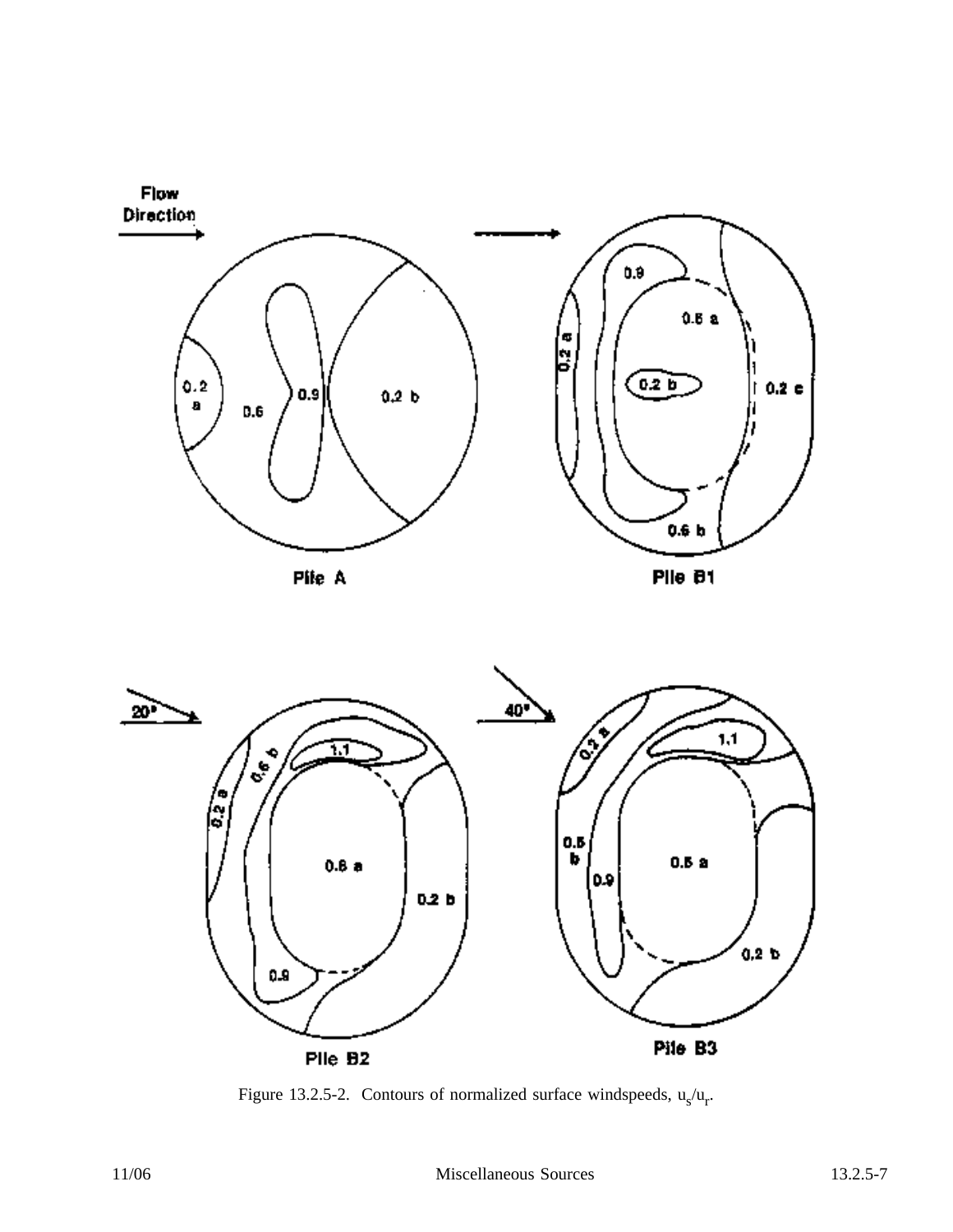3. For any subarea of the pile surface having a narrow range of surface wind speed, use a variation of Equation 1 to calculate the equivalent friction velocity  $(u^*):$ 

$$
u^* = \frac{0.4 u_s^+}{\frac{25}{\ln 0.5}} = 0.10 u_s^+ \tag{7}
$$

From this point on, the procedure is identical to that used for a flat pile, as described above.

Implementation of the above procedure is carried out in the following steps:

- 1. Determine threshold friction velocity for erodible material of interest (see Table 13.2.5-2 or determine from mode of aggregate size distribution).
- 2. Divide the exposed surface area into subareas of constant frequency of disturbance (N).
- 3. Tabulate fastest mile values  $(u<sup>+</sup>)$  for each frequency of disturbance and correct them to 10 m  $(u^+)$  using Equation 5.5
- 4. Convert fastest mile values  $(u_{10})$  to equivalent friction velocities  $(u^*)$ , taking into account (a) the uniform wind exposure of nonelevated surfaces, using Equation 4, or (b) the nonuniform wind exposure of elevated surfaces (piles), using Equations 6 and 7.
- 5. For elevated surfaces (piles), subdivide areas of constant N into subareas of constant  $u^*$  (i. e., within the isopleth values of  $u_s/u_r$  in Figure 13.2.5-2 and Table 13.2.5-3) and determine the size of each subarea.
- 6. Treating each subarea (of constant N and  $\mathbf{u}^*$ ) as a separate source, calculate the erosion potential  $(P_i)$  for each period between disturbances using Equation 3 and the emission factor using Equation 2.
- 7. Multiply the resulting emission factor for each subarea by the size of the subarea, and add the emission contributions of all subareas. Note that the highest 24-hour (hr) emissions would be expected to occur on the windiest day of the year. Maximum emissions are calculated assuming a single event with the highest fastest mile value for the annual period.

The recommended emission factor equation presented above assumes that all of the erosion potential corresponding to the fastest mile of wind is lost during the period between disturbances. Because the fastest mile event typically lasts only about 2 minutes, which corresponds roughly to the half-life for the decay of actual erosion potential, it could be argued that the emission factor overestimates particulate emissions. However, there are other aspects of the wind erosion process that offset this apparent conservatism:

- 1. The fastest mile event contains peak winds that substantially exceed the mean value for the event.
- 2. Whenever the fastest mile event occurs, there are usually a number of periods of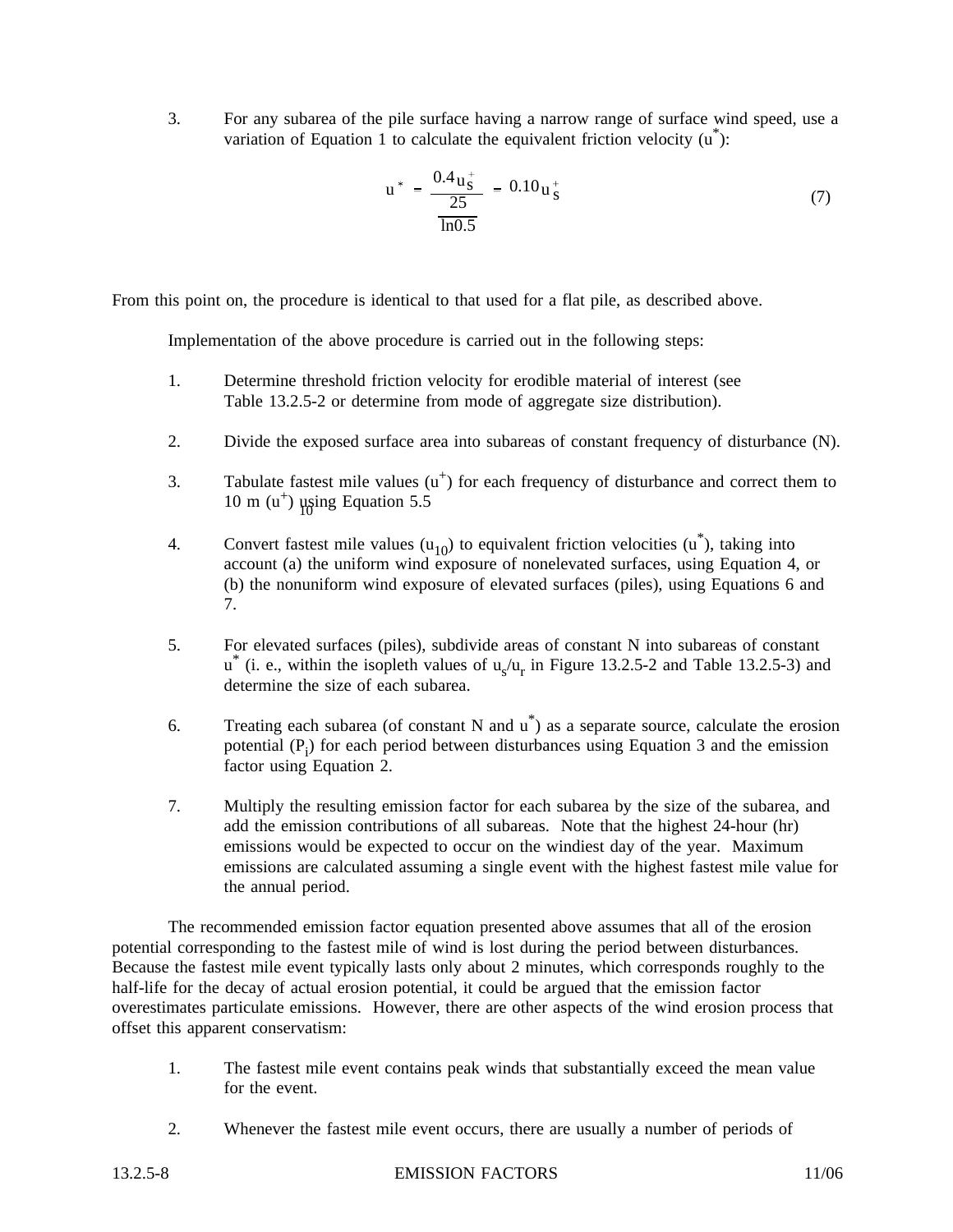slightly lower mean wind speed that contain peak gusts of the same order as the fastest mile wind speed.

 Of greater concern is the likelihood of overprediction of wind erosion emissions in the case of surfaces disturbed infrequently in comparison to the rate of crust formation.

13.2.5.4 Example 1: Calculation for wind erosion emissions from conically shaped coal pile

A coal burning facility maintains a conically shaped surge pile 11 m in height and 29.2 m in base diameter, containing about 2000 megagrams (Mg) of coal, with a bulk density of 800 kilograms per cubic meter (kg/m<sup>3)</sup> (50 pounds per cubic feet [lb/ft<sup>3</sup>]). The total exposed surface area of the pile is calculated as follows:

Coal is added to the pile by means of a fixed stacker and reclaimed by front-end loaders operating

$$
S = \pi r \sqrt{r^2 + h^2}
$$
  
= 3.14(14.6) $\sqrt{(14.6)^2 + (11.0)^2}$   
= 838 m<sup>2</sup>

at the base of the pile on the downwind side. In addition, every 3 days 250 Mg (12.5 percent of the stored capacity of coal) is added back to the pile by a topping off operation, thereby restoring the full capacity of the pile. It is assumed that (a) the reclaiming operation disturbs only a limited portion of the surface area where the daily activity is occurring, such that the remainder of the pile surface remains intact, and (b) the topping off operation creates a fresh surface on the entire pile while restoring its original shape in the area depleted by daily reclaiming activity.

Because of the high frequency of disturbance of the pile, a large number of calculations must be made to determine each contribution to the total annual wind erosion emissions. This illustration will use a single month as an example.

Step 1: In the absence of field data for estimating the threshold friction velocity, a value of 1.12 m/s is obtained from Table 13.2.5-2.

Step 2: Except for a small area near the base of the pile (see Figure 13.2.5-3), the entire pile surface is disturbed every 3 days, corresponding to a value of  $N = 120$  per year. It will be shown that the contribution of the area where daily activity occurs is negligible so that it does not need to be treated separately in the calculations.

Step 3: The calculation procedure involves determination of the fastest mile for each period of disturbance. Figure 13.2.5-4 shows a representative set of values (for a 1-month period) that are assumed to be applicable to the geographic area of the pile location. The values have been separated into 3-day periods, and the highest value in each period is indicated. In this example, the anemometer height is 7 m, so that a height correction to 10 m is needed for the fastest mile values. From Equation 5,

$$
u_{10}^{+} = u_{7}^{+} \left( \frac{\ln (10/0.005)}{\ln (7/0.005)} \right)
$$
  

$$
u_{10}^{+} = 1.05 u_{7}^{+}
$$

Step 4: The next step is to convert the fastest mile value for each 3-day period into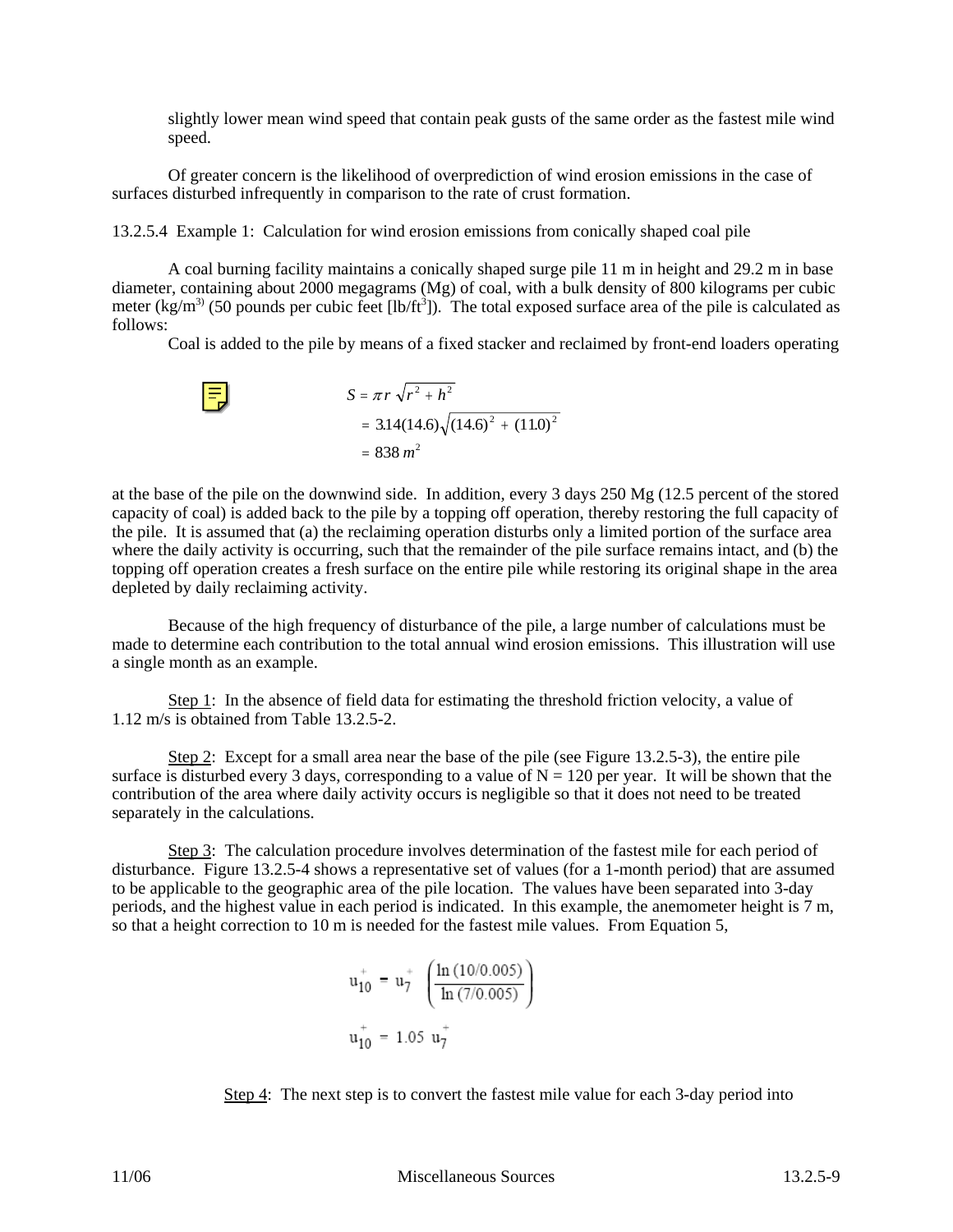

\* A portion of  $G_2$  is disturbed daily by reclaiming activities.

|             |                   | <u>Pile Surface </u> |              |  |  |
|-------------|-------------------|----------------------|--------------|--|--|
| Area<br>ID  | $\frac{u_s}{u_r}$ | X                    | Area $(m^2)$ |  |  |
| A           | 0.9               | 12                   | 101          |  |  |
| в           | 0.6               | 48                   | 402          |  |  |
| $c_1 + c_2$ | 0.2               | 40                   | 335          |  |  |
|             |                   |                      | 838<br>Total |  |  |

Figure 13.2.5-3. Example 1: Pile surface areas within each wind speed regime.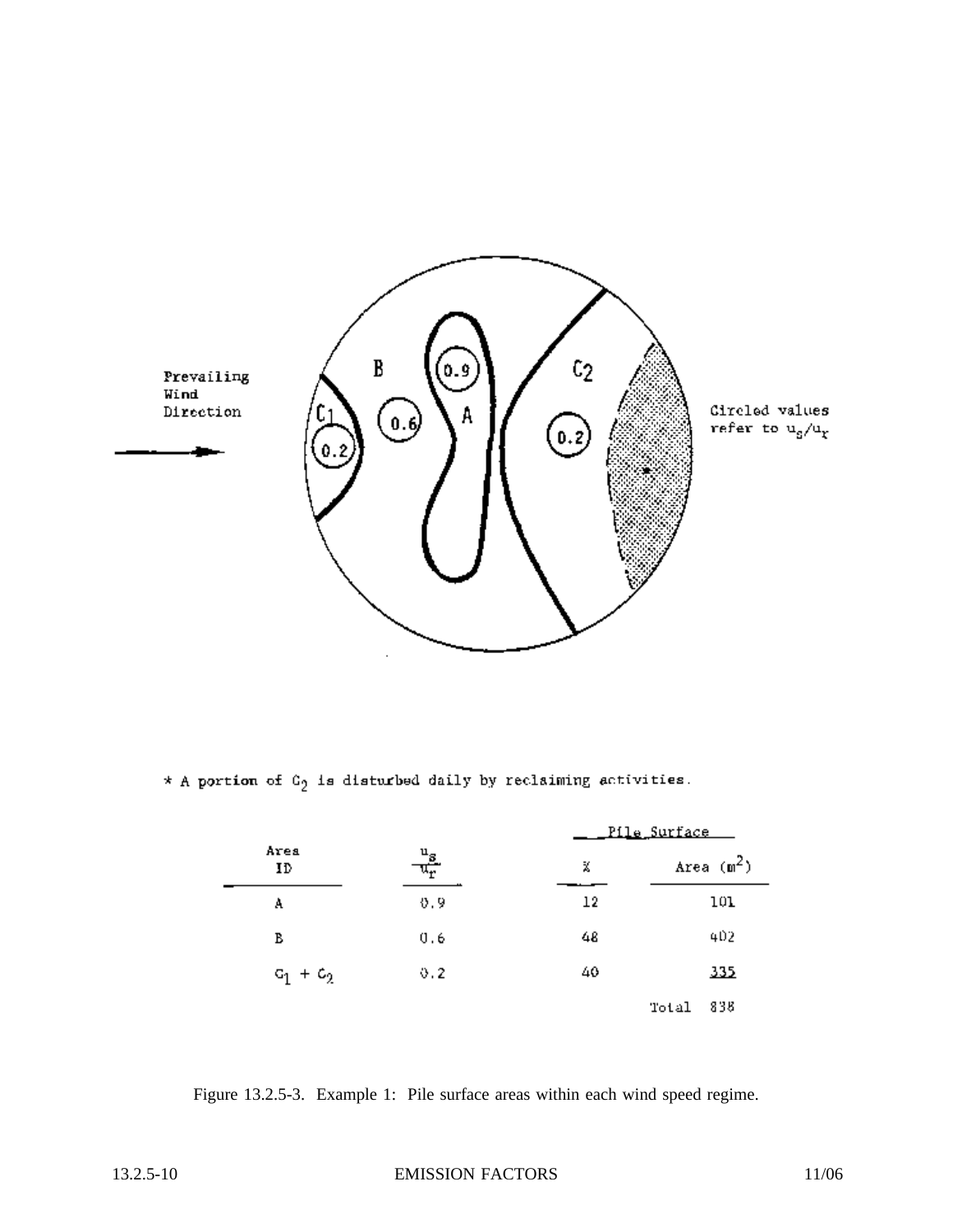|                    | Local Climatological Data                   |                     |                                    |          |  |                         |  |  |
|--------------------|---------------------------------------------|---------------------|------------------------------------|----------|--|-------------------------|--|--|
| Monthly Summary    |                                             |                     |                                    |          |  |                         |  |  |
|                    |                                             | Wind                |                                    |          |  |                         |  |  |
|                    |                                             |                     | Fastest<br>Mile                    |          |  |                         |  |  |
| Resultant Di<br>13 | Speed M.P.H<br>Resultant<br>$\overline{14}$ | Average Speed<br>15 | Speed M.P.H<br>16                  | 17       |  | Date<br>22              |  |  |
| 30                 | 5.3                                         | 6.9                 | 9                                  | 36       |  | 1                       |  |  |
| 01                 | 10.5                                        | 10.6                | (14)                               | $_{01}$  |  | $\overline{\mathbf{c}}$ |  |  |
| 10                 | 2.4                                         | 6.0                 | 10                                 | 02       |  | $\overline{\mathbf{3}}$ |  |  |
| 13                 | 11.0                                        | 11.4                | 16                                 | 13       |  | $\overline{\mathbf{4}}$ |  |  |
| 12                 | 11.3                                        | 11.9                | 15                                 | 11       |  | 5                       |  |  |
| 20                 | 11.1                                        | 19.0                | 29                                 | 30       |  | 6                       |  |  |
| 29                 | 19.6                                        | 19.8                | 30                                 | 30       |  | 7                       |  |  |
| 29                 | 10.9                                        | 11.2                | 17                                 | 30       |  | 8                       |  |  |
| 22                 | 3.0                                         | 8.1                 | 15                                 | 13<br>12 |  | 9                       |  |  |
| 14<br>29           | 14.6<br>22.3                                | 15.1<br>23.3        | 23                                 | 29       |  | 10<br>11                |  |  |
| 17                 | 7.9                                         | 13.5                | <u>(31</u><br>23                   | 17       |  | 12                      |  |  |
| 21                 | 7.7                                         | 15.5                | 18                                 | 18       |  | 13                      |  |  |
| 10                 | 4.5                                         | 9.6                 | 22)                                | 13       |  | 14                      |  |  |
| 10                 | 6.7                                         | 8.8                 | 13                                 | 11       |  | 15                      |  |  |
| 01                 | 13.7                                        | 13.8                | (21)                               | 36       |  | 16                      |  |  |
| 33                 | 11.2                                        | 11.5                | 15                                 | 34       |  | 17                      |  |  |
| 27                 | 4.3                                         | 5.8                 | 12                                 | 31       |  | 18                      |  |  |
| 32                 | 9.3                                         | 10.2                | 14                                 | 35       |  | 19                      |  |  |
| 24                 | 7.5                                         | 7.8                 | $\overline{\textbf{(}0\textbf{)}}$ | 24       |  | 20                      |  |  |
| 22                 | 10.3                                        | 10.6                | 16                                 | 20       |  | 21                      |  |  |
| 32                 | 17.1                                        | 17.3                | 25<br>$\overline{14}$              | 32       |  | 22                      |  |  |
| 29<br>07           | 2.4<br>5.9                                  | 8.5<br>8.8          |                                    | 13<br>02 |  | 23<br>24                |  |  |
| 34                 | 11.3                                        | 11.7                | $\frac{15}{2}$<br>(17)             | 32       |  | 25                      |  |  |
| 31                 | 12.1                                        | 12.2                | 16                                 | 32       |  | 26                      |  |  |
| 30                 | 8.3                                         | 8.5                 | 16                                 | 26       |  | 27                      |  |  |
| 30                 | 8.2                                         | 8.3                 | (13)                               | 32       |  | 28                      |  |  |
| 33                 | 5.0                                         | 6.6                 | 10                                 | 32       |  | 29                      |  |  |
| 34                 | 3.1                                         | 5.2                 | 9                                  | 31       |  | 30                      |  |  |
| 29                 | 4.9                                         | 5.5                 | 8                                  | 25       |  | 31                      |  |  |
|                    |                                             | For the Month:      |                                    |          |  |                         |  |  |
| 30                 | 3.3                                         | 11.1                | 31<br>Date:                        | 29<br>11 |  |                         |  |  |
|                    |                                             |                     |                                    |          |  |                         |  |  |



Figure 13.2.5-4. Example daily fastest miles wind for periods of interest.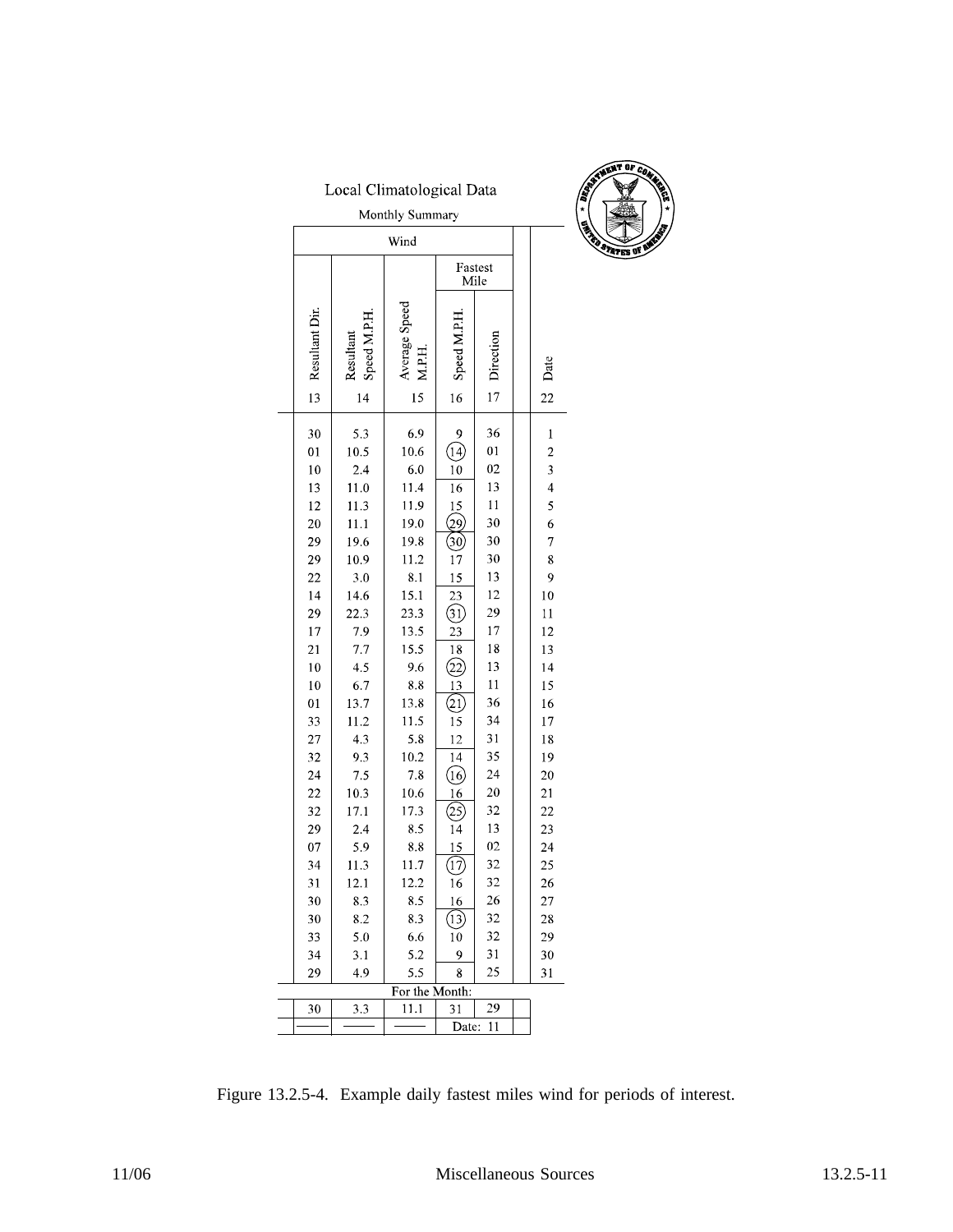equivalent friction velocities for each surface wind regime (i. e.,  $u_s/u_r$  ratio) of the pile, using Equations 6 and 7. Figure 13.2.5-3 shows the surface wind speed pattern (expressed as a fraction of the approach wind speed at a height of 10 m). The surface areas lying within each wind speed regime are tabulated below the figure.

The calculated friction velocities are presented in Table 13.2.5-4. As indicated, only 3 of the periods contain a friction velocity which exceeds the threshold value of 1.12 m/s for an uncrusted coal pile. These 3 values all occur within the  $u_s/u_r = 0.9$  regime of the pile surface.

|                | $u_7^+$ |      | $u_{10}^+$ |      | $u^* = 0.1u^+(m/s)$<br>${\bf S}$ |                 |                 |
|----------------|---------|------|------------|------|----------------------------------|-----------------|-----------------|
| 3-Day Period   | mph     | m/s  | mph        | m/s  | $u_{s}/u_{r}: 0.2$               | $u_s/u_r$ : 0.6 | $u_s/u_r$ : 0.9 |
| $\mathbf{1}$   | 14      | 6.3  | 15         | 6.6  | 0.13                             | 0.40            | 0.59            |
| $\overline{2}$ | 29      | 13.0 | 31         | 13.7 | 0.27                             | 0.82            | 1.23            |
| 3              | 30      | 13.4 | 32         | 14.1 | 0.28                             | 0.84            | 1.27            |
| $\overline{4}$ | 31      | 13.9 | 33         | 14.6 | 0.29                             | 0.88            | 1.31            |
| 5              | 22      | 9.8  | 23         | 10.3 | 0.21                             | 0.62            | 0.93            |
| 6              | 21      | 9.4  | 22         | 9.9  | 0.20                             | 0.59            | 0.89            |
| $\overline{7}$ | 16      | 7.2  | 17         | 7.6  | 0.15                             | 0.46            | 0.68            |
| 8              | 25      | 11.2 | 26         | 11.8 | 0.24                             | 0.71            | 1.06            |
| 9              | 17      | 7.6  | 18         | 8.0  | 0.16                             | 0.48            | 0.72            |
| 10             | 13      | 5.8  | 14         | 6.1  | 0.12                             | 0.37            | 0.55            |

# Table 13.2.5-4 (Metric And English Units). EXAMPLE 1: CALCULATION OF FRICTION VELOCITIES

Step 5: This step is not necessary because there is only 1 frequency of disturbance used in the calculations. It is clear that the small area of daily disturbance (which lies entirely within the  $u_s/u_r =$ 0.2 regime) is never subject to wind speeds exceeding the threshold value.

Steps 6 and 7: The final set of calculations (shown in Table 13.2.5-5) involves the tabulation and summation of emissions for each disturbance period and for the affected subarea. The erosion potential (P) is calculated from Equation 3.

For example, the calculation for the second 3-day period is:

$$
P = 58(u* - ut*)2 + 25(u* - ut*)
$$
  
\n
$$
P2 = 58(1.23 - 1.12)2 + 25(1.23 - 1.12)
$$
  
\n= 0.70 + 2.75 = 3.45 g/m<sup>2</sup>

13.2.5-12 EMISSION FACTORS 11/06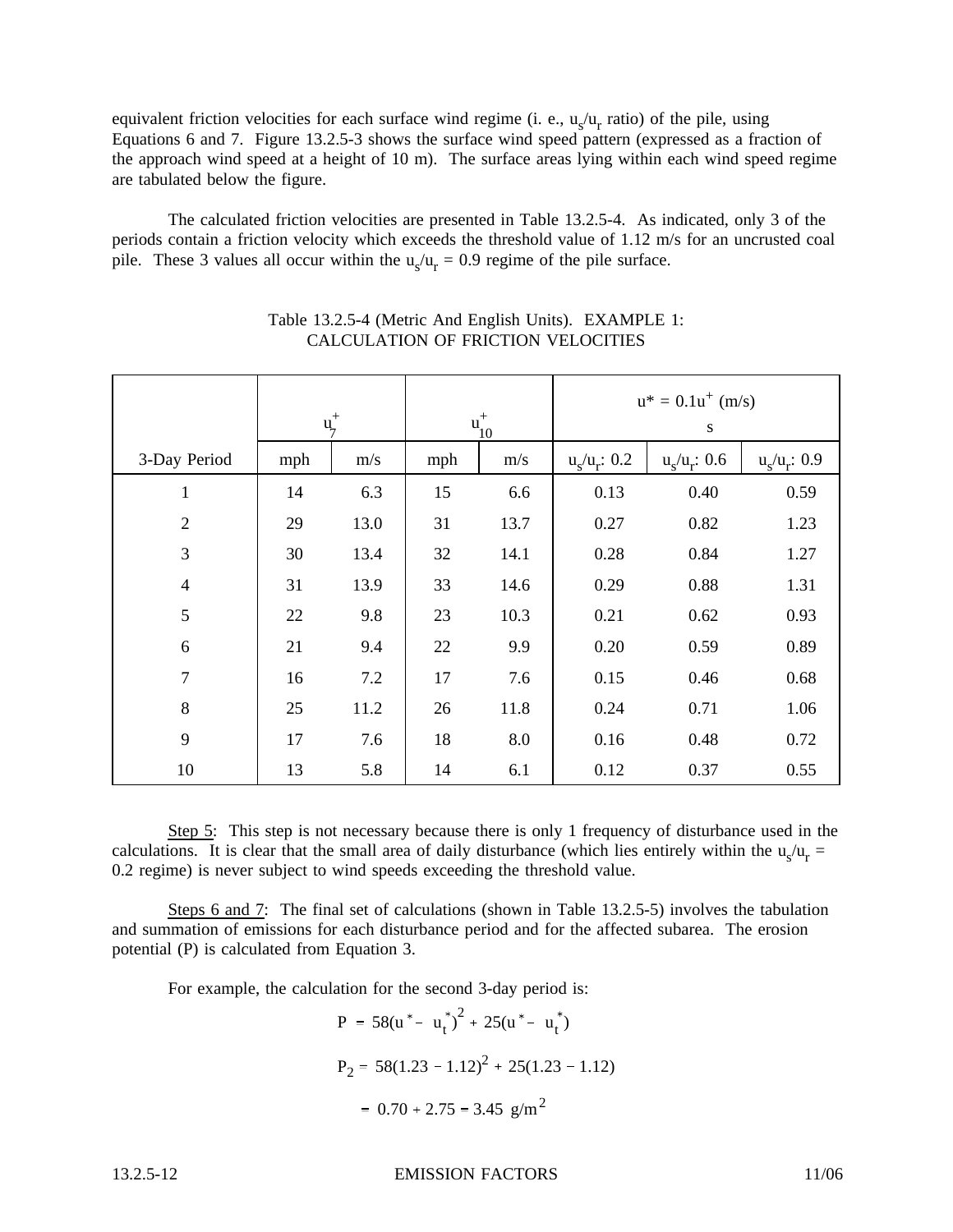| 3-Day Period   | $\ast$<br>(m/s)<br>$\mathbf u$ | $\ast$<br>$\ast$<br>u<br>$-u_{\rm t}$<br>(m/s) | P(g/m <sup>2</sup> ) | ID | Pile Surface<br>Area<br>(m <sup>2</sup> ) | kPA<br>(g) |
|----------------|--------------------------------|------------------------------------------------|----------------------|----|-------------------------------------------|------------|
| $\overline{2}$ | 1.23                           | 0.11                                           | 3.45                 | A  | 101                                       | 170        |
| 3              | 1.27                           | 0.15                                           | 5.06                 | A  | 101                                       | 260        |
| 4              | 1.31                           | 0.19                                           | 6.84                 | A  | 101                                       | 350        |
| <b>TOTAL</b>   |                                |                                                |                      |    |                                           | 780        |

Table 13.2.5-5 (Metric Units). EXAMPLE 1: CALCULATION OF PM-10 EMISSIONS<sup>a</sup>

<sup>a</sup> Where  $u_t^* = 1.12$  m/s for uncrusted coal and  $k = 0.5$  for PM-10.

The emissions of particulate matter greater than 10  $\mu$ m (PM-10) generated by each event are found as the product of the PM-10 multiplier ( $k = 0.5$ ), the erosion potential (P), and the affected area of the pile (A).

As shown in Table 13.2.5-5, the results of these calculations indicate a monthly PM-10 emission total of 780 g.

13.2.5.5 Example 2: Calculation for wind erosion from flat area covered with coal dust

A flat circular area 29.2 m in diameter is covered with coal dust left over from the total reclaiming of a conical coal pile described in the example above. The total exposed surface area is calculated as follows:

> $s = \frac{\pi}{4}$ 4  $d^2 = 0.785$  (29.2)<sup>2</sup> = 670 m<sup>2</sup>

This area will remain exposed for a period of 1 month when a new pile will be formed.

Step 1: In the absence of field data for estimating the threshold friction velocity, a value of 0.54 m/s is obtained from Table 13.2.5-2.

Step 2: The entire surface area is exposed for a period of 1 month after removal of a pile and  $N = 1/yr$ .

Step 3: From Figure 13.2.5-4, the highest value of fastest mile for the 30-day period (31 mph) occurs on the 11th day of the period. In this example, the reference anemometer height is 7 m, so that a height correction is needed for the fastest mile value. From Step 3 of the previous example,  $u_{10}^{+} = 1.05 u^{+}$ , so that  $u^{+}$   $\frac{1}{10}$  33 mph.

Step 4: Equation 4 is used to convert the fastest mile value of 14.6 m/s (33 mph) to an equivalent friction velocity of 0.77 m/s. This value exceeds the threshold friction velocity from Step 1 so that erosion does occur.

Step 5: This step is not necessary, because there is only 1 frequency of disturbance for the entire source area.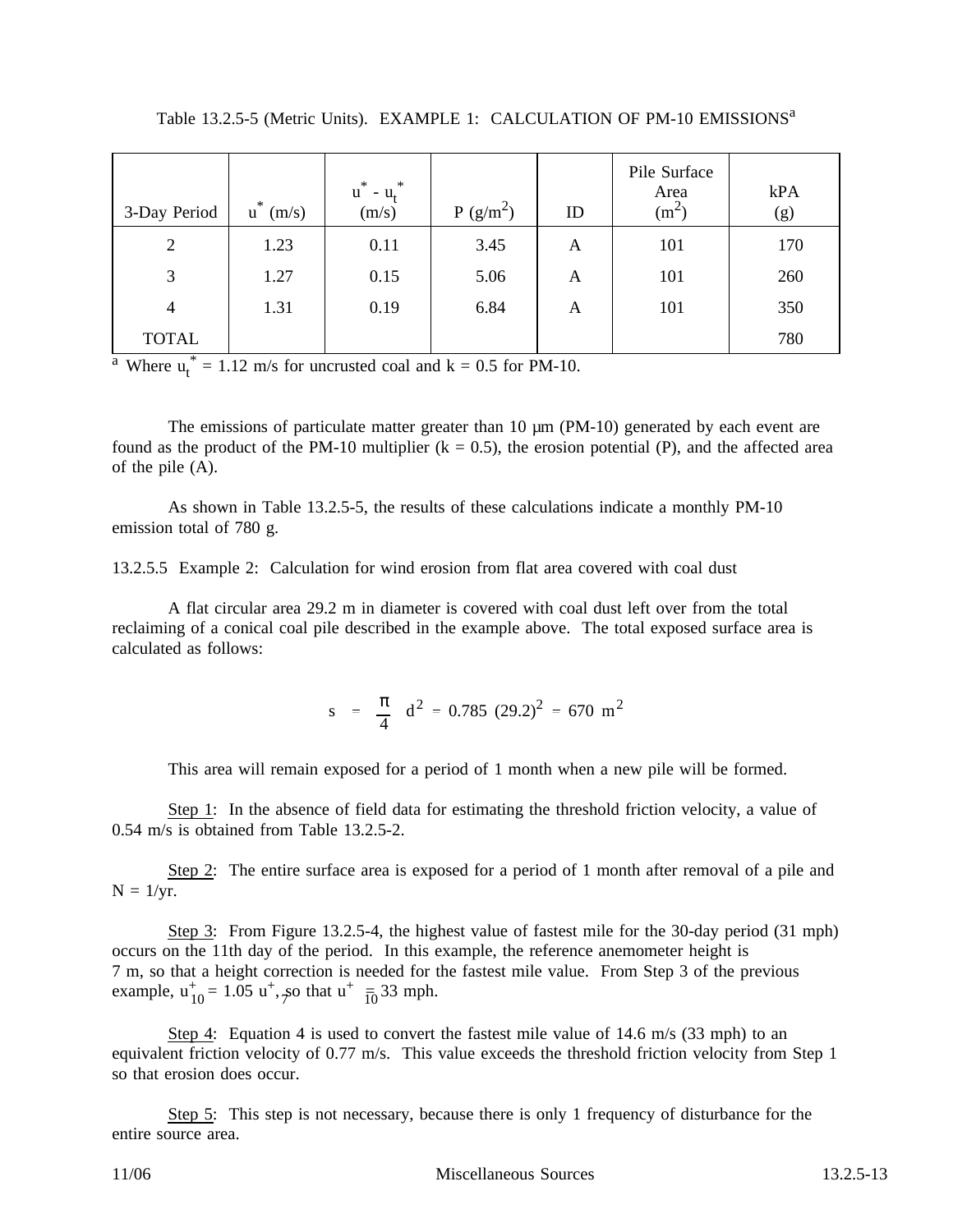Steps 6 and 7: The PM-10 emissions generated by the erosion event are calculated as the product of the PM-10 multiplier ( $k = 0.5$ ), the erosion potential (P) and the source area (A). The erosion potential is calculated from Equation 3 as follows:

$$
P = 58(u* - ut*)2 + 25(u* - ut*)
$$
  
\n
$$
P = 58(0.77 - 0.54)2 + 25(0.77 - 0.54)
$$
  
\n
$$
= 3.07 + 5.75
$$
  
\n
$$
= 8.82 g/m2
$$

Thus the PM-10 emissions for the 1-month period are found to be:

$$
E = (0.5)(8.82 \text{ g/m}^2)(670 \text{ m}^2)
$$
  
= 3.0 kg

References For Section 13.2.5

- 1. C. Cowherd, Jr., "A New Approach To Estimating Wind Generated Emissions From Coal Storage Piles", Presented at the APCA Specialty Conference on Fugitive Dust Issues in the Coal Use Cycle, Pittsburgh, PA, April 1983.
- 2. K. Axtell and C. Cowherd, Jr., *Improved Emission Factors For Fugitive Dust From Surface Coal Mining Sources*, EPA-600/7-84-048, U. S. Environmental Protection Agency, Cincinnati, OH, March 1984.
- 3. G. E Muleski, "Coal Yard Wind Erosion Measurement", Midwest Research Institute, Kansas City, MO, March 1985.
- 4. *Update Of Fugitive Dust Emissions Factors In AP-42 Section 11.2 Wind Erosion*, MRI No. 8985-K, Midwest Research Institute, Kansas City, MO, 1988.
- 5. W. S. Chepil, "Improved Rotary Sieve For Measuring State And Stability Of Dry Soil Structure", *Soil Science Society Of America Proceedings*, *16*:113-117, 1952.
- 6. D. A. Gillette, *et al.*, "Threshold Velocities For Input Of Soil Particles Into The Air By Desert Soils", *Journal Of Geophysical Research*, *85*(C10):5621-5630.
- 7. Local Climatological Data, National Climatic Center, Asheville, NC.
- 8. M. J. Changery, *National Wind Data Index Final Report*, HCO/T1041-01 UC-60, National Climatic Center, Asheville, NC, December 1978.
- 9. B. J. B. Stunder and S. P. S. Arya, "Windbreak Effectiveness For Storage Pile Fugitive Dust Control: A Wind Tunnel Study", *Journal Of The Air Pollution Control Association*, *38*:135-143, 1988.
- 10. C. Cowherd, Jr., *et al*., *Control Of Open Fugitive Dust Sources*, EPA 450/3-88-008, U. S. Environmental Protection Agency, Research Triangle Park, NC, September 1988.